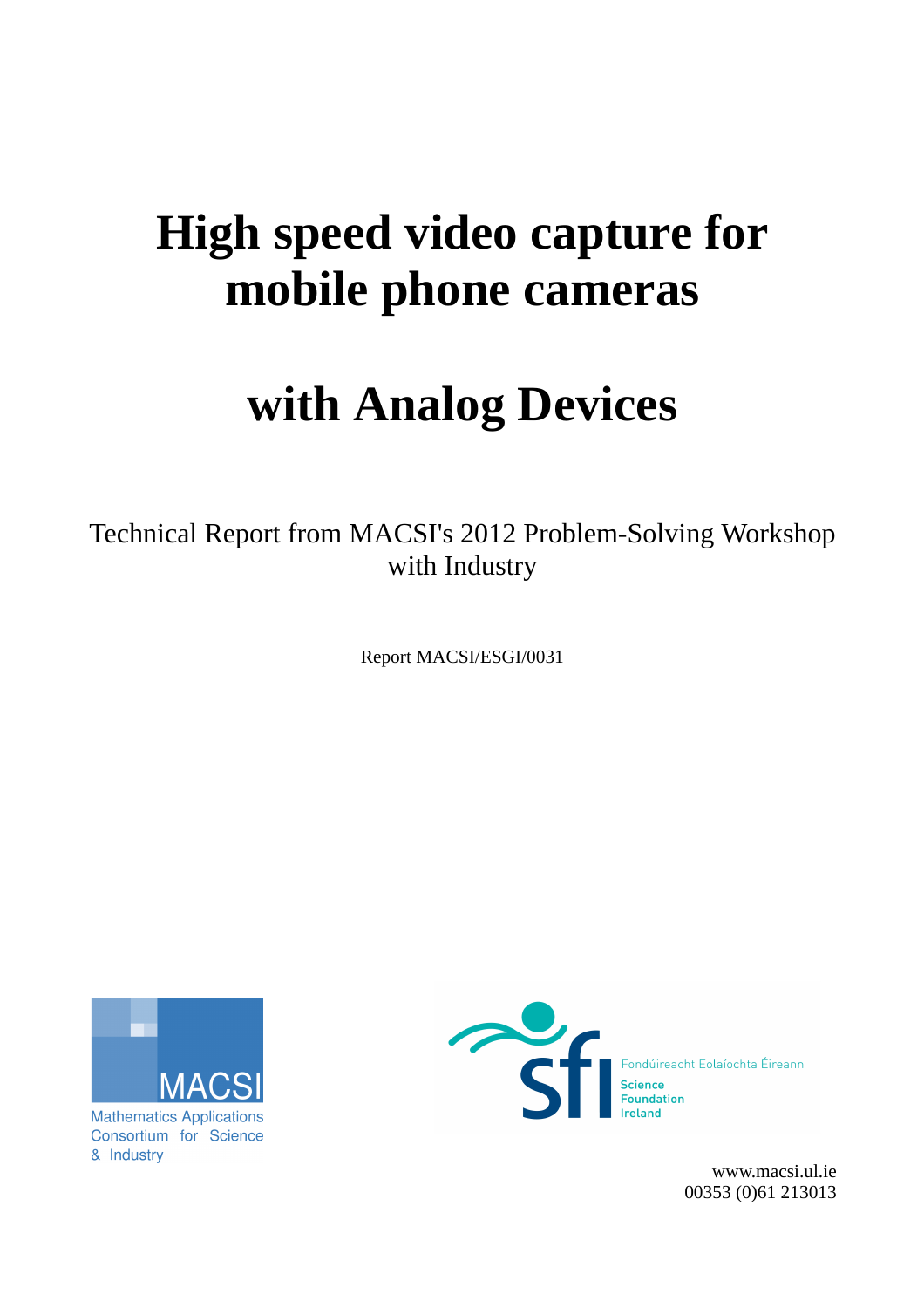## High speed video capture for mobile phone cameras

M. Burke<sup>1</sup>, S. Burns<sup>2</sup>, S. P. Cook<sup>3</sup>, P. J. Dellar<sup>4</sup>,

J. Dewynne<sup>4</sup>, C. Hickey<sup>5</sup>, P. G. Hjorth<sup>6</sup>, W. T. Lee<sup>7</sup>,

A. V. Melnik<sup>4</sup>, K. Moroney<sup>1</sup>, E. Murphy<sup>7</sup>, R. O'Callaghan<sup>1</sup>,

M. Vynnycky<sup>7</sup>,<sup>∗</sup>

<sup>1</sup>Department of Mathematics and Statistics, University of Limerick, Limerick, Republic of Ireland

2 School of Mathematics, Statistics and Applied Mathematics,

NUI Galway, Galway, Republic of Ireland

<sup>3</sup>Department of Mathematical Sciences, University of Bath,

Claverton Down, Bath, BA2 7AY, United Kingdom

<sup>4</sup>Oxford University, Mathematical Institute, 24-29 St. Giles',

Oxford, OX1 3LB, United Kingdom

University College, Dublin, Republic of Ireland

 $^6$ Department of Mathematics, Technical University of Denmark,

DK-2800 Kgs. Lyngby, Denmark

 $^{7}$ Mathematical Applications Consortium for Science and Industry (MACSI),

Department of Mathematics and Statistics, University of Limerick,

Limerick, Republic of Ireland

<sup>∗</sup>Corresponding author. E-mail: michael.vynnycky@ul.ie (Michael Vynnycky)

July 27, 2012

#### Abstract

We consider an electromechanical model for the operation of a voice coil motor in a mobile phone camera, with the aim of optimizing how a lens can be moved to a desired focusing motion. Although a methodology is developed for optimizing lens shift, there is some concern about the experimentally-determined model parameters that are at our disposal. Central to the model is the value of the estimated magnetic force constant,  $K_f$ : its value determines how far it is actually possible to move lens, but it appears that, from the value given, it would not be possible to shift the lens through the displacements desired. Furthermore, earlier experiments have also estimated the value of the back EMF constant,  $K_q$ , to be roughly five times greater than  $K_f$ , even though we present two theoretical arguments that show that  $K_f = K_g$ : a conclusion supported by readily-available manufacturers' data.

## 1 Introduction

Analog Devices manufacture control circuitry for focussing high speed cameras used in, for example, mobile phones; for relevant references on this topic, see  $[2,4-7]$ . In such a camera, the lens is mounted on a coil in series with a spring, and this entire assembly is housed within a magnet, as shown in Fig. 1. The system seeks a focussing position by moving the lens through a series of steps, achieved by passing a current through the coil; in the absence of an electrical current through the coil, the spring keeps the lens pressed against its housing. The lens assembly acts as a weakly damped oscillator, which leads to a phenomenon known as ringing, as shown in Fig. 2: in response to a current step, for example, the lens displacement oscillates slowly towards a desired steady position, resulting in poor image quality, slow auto focus, battery wastage and user frustration. This situation can be remedied by using a special current-time pulse to reduce oscillations, also shown in Fig. 2; however, this is not as effective when the lens makes contact with its housing - at this point, the force-displacement curve becomes highly nonlinear. This is demonstrated via Fig. 3, which demonstrates how the lens displacement varies linearly with the applied electric current (given on the horizontal axis) when the lens is not in the vicinity of the housing, but non-linearly when the lens is in the vicinity of either the top or bottom of the housing. A further complication is that the displacement response varies from phone to phone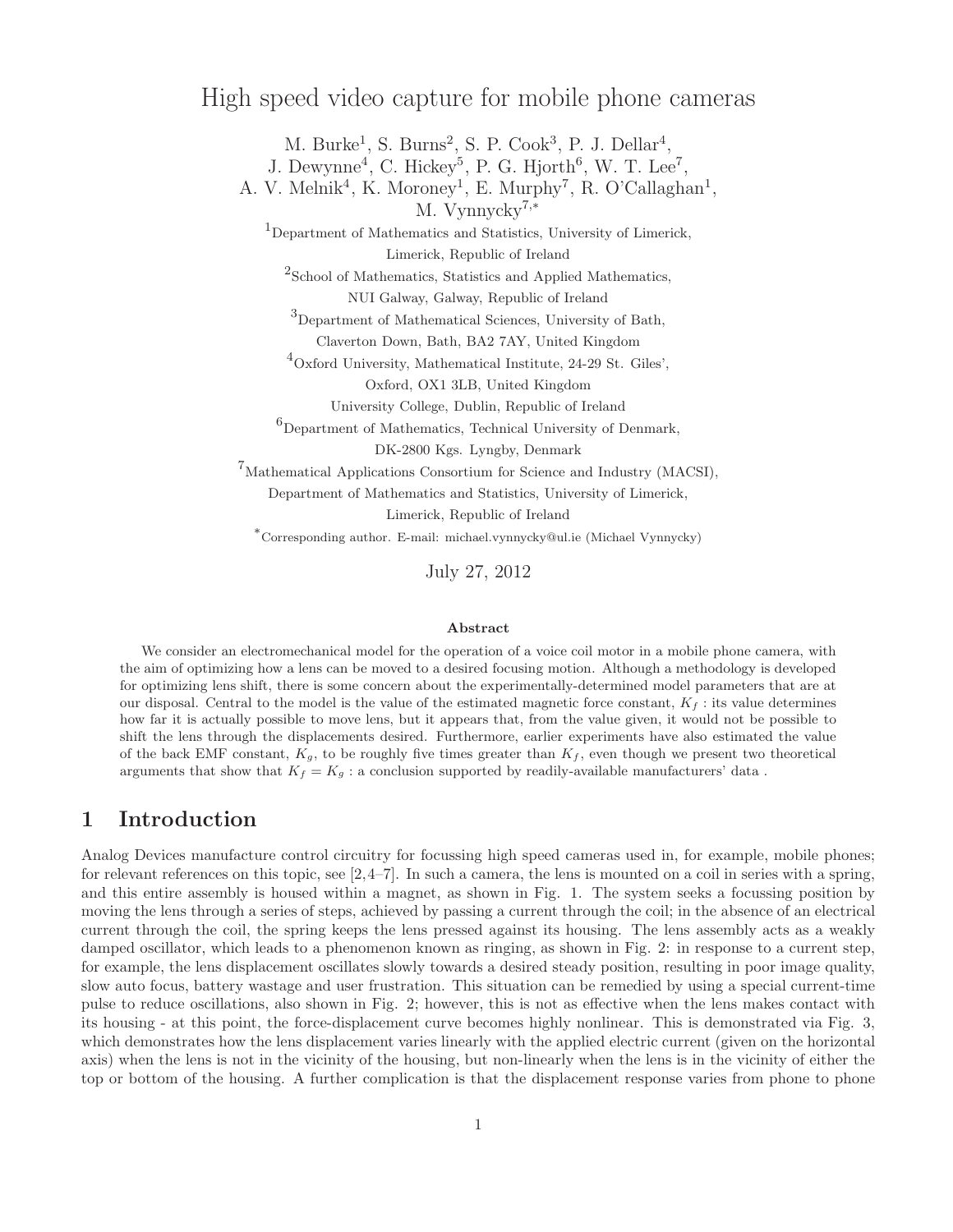

Figure 1: Voice coil motor

and with the orientation of the phone; from Fig. 3, it is evident that a greater current is necessary to displace the lens when the camera faces away from Earth than when it faces towards Earth. The specifications are that, irrespective of phone or angle of orientation and starting from any arbitrary position:

- it is possible to displace the lens to any other position within  $10^{-2}$ s;
- the current used in doing so is no greater than 0.1 A;
- the maximum displacement necessary is 250  $\mu$ m (although could be as high as 350 $\mu$ m, as suggested by Fig. 3);
- within the linear regime, any oscillations in the displacement should settle within 5 ms and to a tolerance of  $1 \mu m$ ;
- within the nonlinear regime, any oscillations in the displacement should settle within 8 ms and to a tolerance of  $1\mu$ m.



Figure 2: Displacement response to a current step, leading to ringing, and an improved strategy (ARCTM) that eliminates ringing.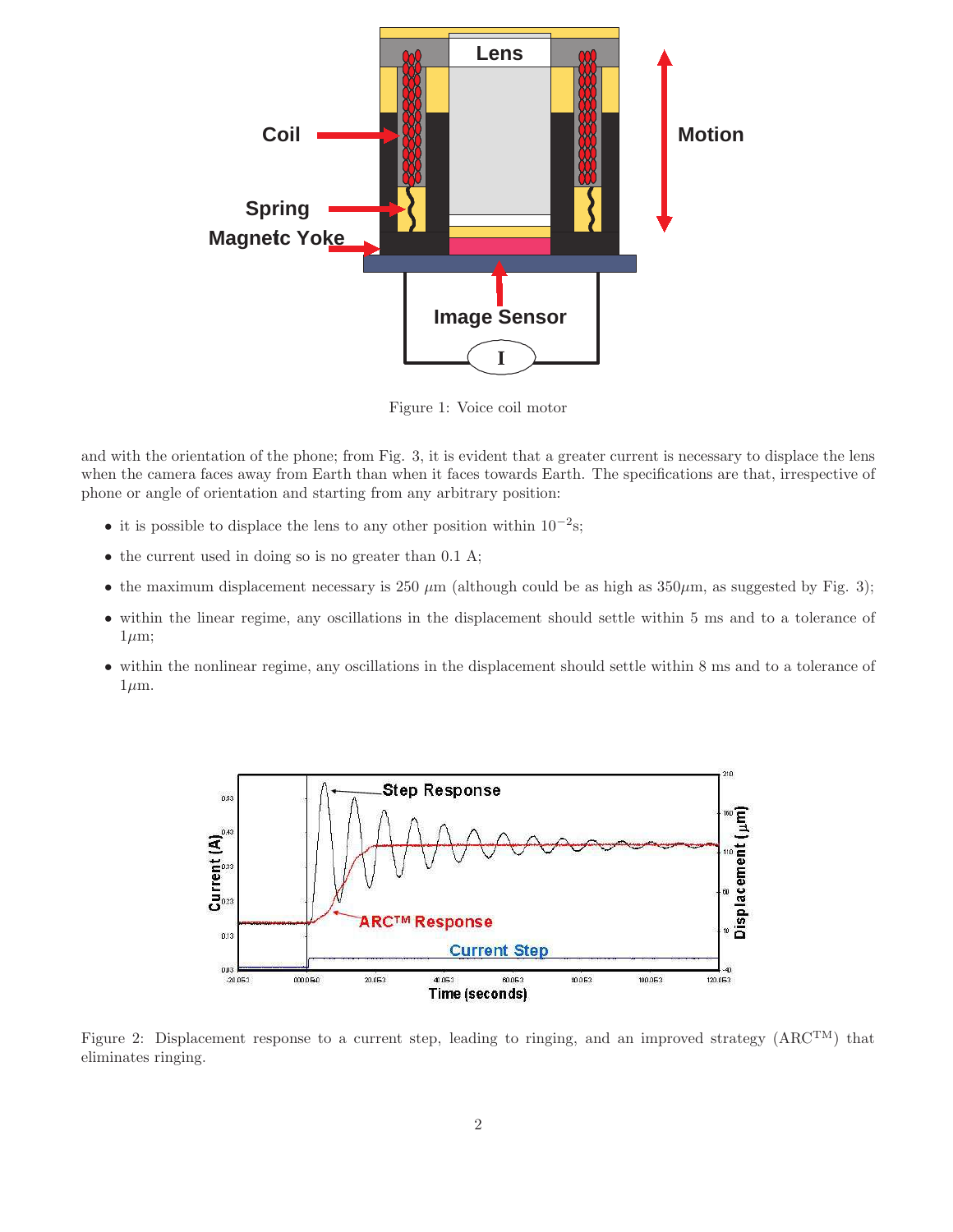#### Linearity; part 1; VBAT 3.6V; 25degC;



Figure 3: Experimentally determined lens displacement as a function of the applied current

With a view to engineering a current response that optimizes lens displacement, this report considers an electromechanical model for the system. Model equations are presented in §2, and nondimensionalized in §3, with preliminary results being given in §4. In §5, conclusions are drawn and recommendations for future work are outlined.

## 2 Modelling

The model presented is concerned primarily with the so-called "linear regime" where the pre-stress in the spring has been overcome and it is also assumed that a change in the current applied to the coil results in an immediate (and linear) change in the force applied by the magnetic field.

The system is governed by: the force balance equation,

$$
m\frac{dx^2}{dt^2} + B\frac{dx}{dt} + kx = K_f I,
$$
\n(2.1)

where x is the displacement of the lens, t is the time, I is the applied current, m is the mass of the lens, B is the drag coefficient, k is the spring stiffness and  $K_f$  is the magnetic force constant; and the circuit equation,

$$
V = IR + L\frac{dI}{dt} + K_g \frac{dx}{dt},\tag{2.2}
$$

where V is the input voltage, R is the coil resistance, L is the coil inductance and  $K_q$  is the back EMF constant. The coupling between the two equations is demonstrated in Fig. 4. Base-case values for  $k, K_f, K_g, L, m, R$ , as provided by Analog, are given in Table 1. Note that equations (2.1) and (2.2) also form the basis of other models for voice coil motors [4, 7]. Most of what follows focuses on equation (2.1), since it is believed that I can be controlled as required; however, there will be a need to return to equation  $(2.2)$  later.

| Symbol           | Meaning                             | Typical value                 |
|------------------|-------------------------------------|-------------------------------|
| - B              | drag coefficient                    | $10^{-4}$ N s m <sup>-1</sup> |
| k <sub>i</sub>   | spring stiffness                    | $40 \text{ kg s}^{-2}$        |
| $I_{\rm max}$    | $\overline{\text{maximum}}$ current | 0.1 A                         |
| $K_f$            | magnetic force constant             | $0.09 \text{ N A}^{-1}$       |
| $K_q$            | back EMF constant                   | $0.5 \text{ V s m}^{-1}$      |
| L                | coil inductance                     | $1 \times 10^{-6}$ H          |
| m                | mass of lens                        | $8\times10^{-5}$ kg           |
| $\boldsymbol{R}$ | coil resistance                     | $15 \text{ ohms}$             |
| $x_{\max}$       | maximum displacement                | $2.5 \times 10^{-4}$ m        |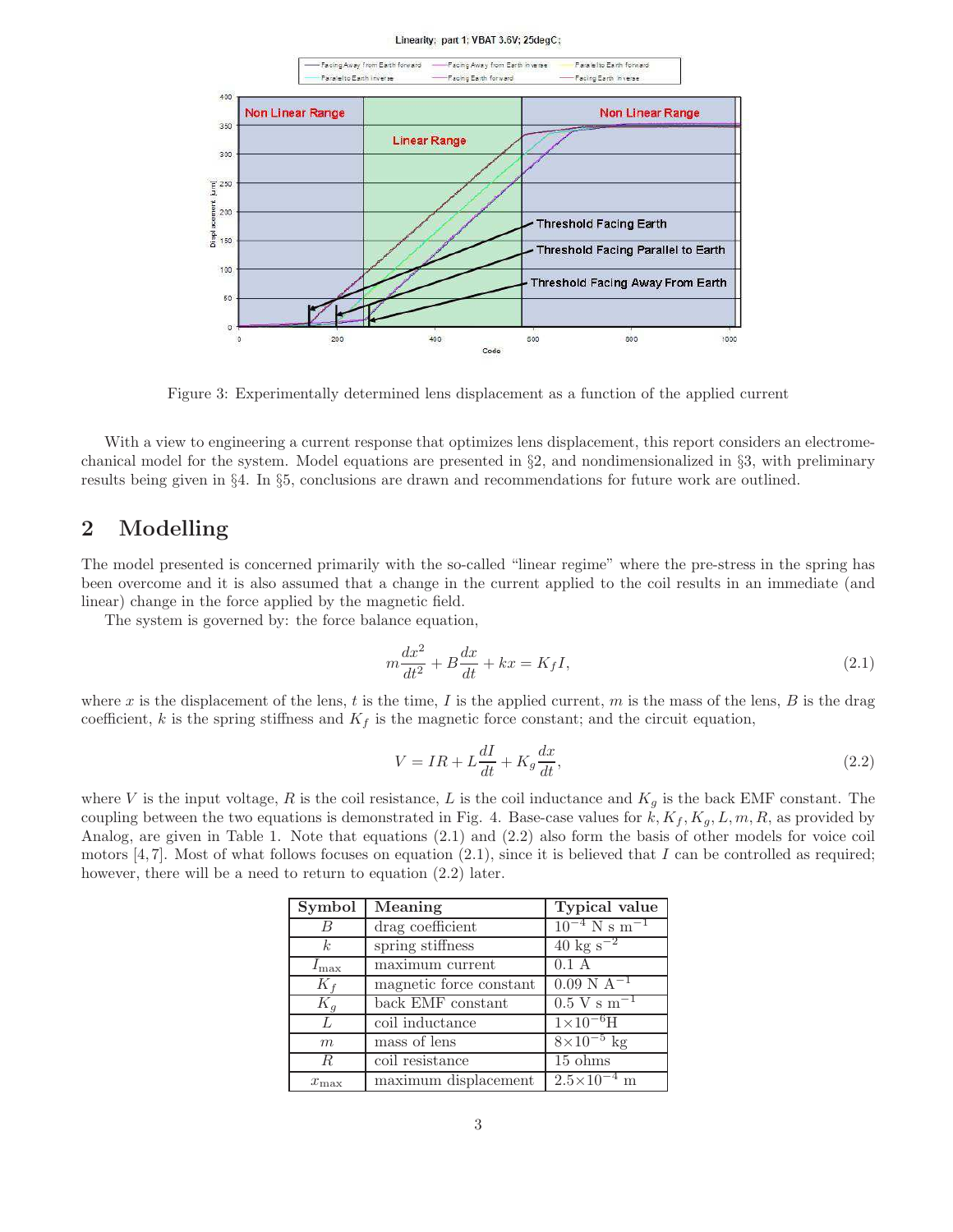

Figure 4: A schematic for the electromechanical model.

#### Table 1: Base-case model parameters

We will need initial conditions for equation (2.1). For these, we take

$$
x(0) = x_0, \quad \dot{x}(0) = 0; \tag{2.3}
$$

thus, the lens is initially stationary at some location  $x_0$ , where  $0 \le x_0 < x_{\text{max}}$ , with  $x_{\text{max}}$  as the maximum possible displacement.

Note that equation (2.1) ought to be fine-tuned to take better account of Fig. 3; more correctly,

$$
m\frac{dx^2}{dt^2} + B\frac{dx}{dt} + kx = K_f (I - I_{nl}),
$$
\n(2.4)

where  $I_{nl}$  is the current necessary to move the lens out of the so-called non-linear regime. Even this is an approximation, since x is not identically zero when this happens; for simplicity, we will simply set  $I_{nl} = 0$ . Furthermore, it makes most sense to consider the worst-case scenario which is when  $x_0 = 0$ , and the lens is required to move to  $x = x_{\text{max}}$ . Observe also that (2.1) provides a consistency check on the model equations and the estimated model parameters: the worst-case scenario can only be achieved if

$$
kx_{\text{max}} < K_f I_{\text{max}};\tag{2.5}
$$

from Table 1,  $x_{\text{max}} \lesssim 2.2 \times 10^{-4}$  m, indicating that it will not be possible to move the lens to  $x_{\text{max}}$  if there is only 0.1 A at our disposal. Note that the worst-case scenario becomes more challenging if we use (2.4) as the basis of an inequality to replace (2.5):

$$
kx_{\max} < K_f \left( I_{\max} - I_{nl} \right) \tag{2.6}
$$

From Fig. 3, we have  $I_{nl} \approx 0.025$  A for the case when the camera faces away from Earth, leading to  $x_{\text{max}} \lesssim 1.65 \times 10^{-4}$ m.

## 3 Nondimensionalization

For the purposes of this report, the following non-dimensional variables will suffice. We non-dimensionalise length with  $x_{\text{max}}$  and time with  $t_{\text{max}}$ ,

$$
x = x_{\max} X, \quad t = t_{\max} \bar{t},
$$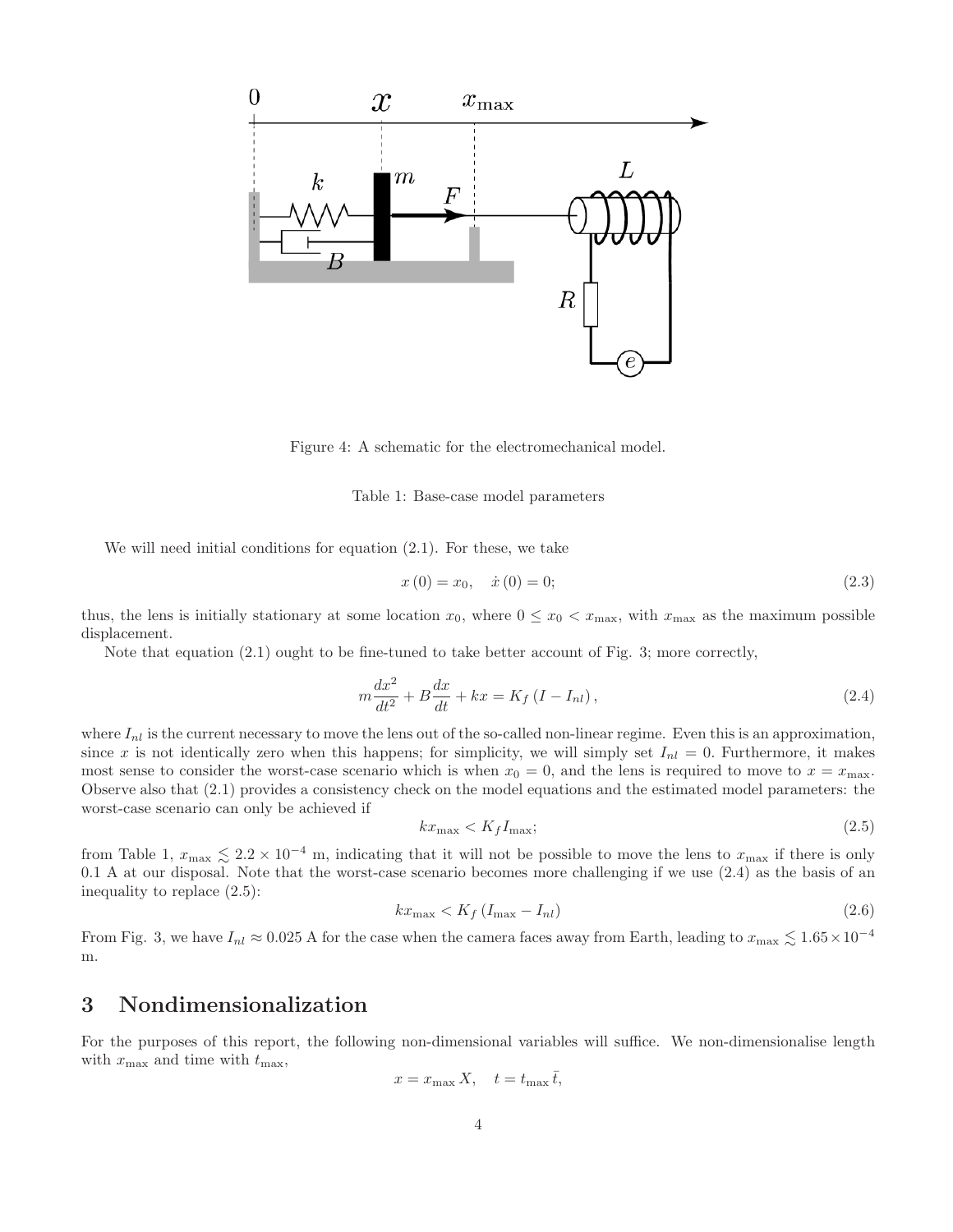in which case (2.1) becomes, on dropping the bars,

$$
\left(\frac{m x_{\text{max}}}{t_{\text{max}}^2}\right)\ddot{X} + \left(\frac{B x_{\text{max}}}{t_{\text{max}}}\right)\dot{X} + \left(k x_{\text{max}}\right)X = F\left(t\right),\tag{3.1}
$$

where  $F(t) = K_f I(t)$  and the dot denotes rate of change with respect to non-dimensional time. This gives us a natural (inertial) force scale of

$$
\left(\frac{m x_{\text{max}}}{t_{\text{max}}^2}\right) \sim 2 \times 10^{-4} \text{ N},
$$
\n
$$
F(t) = \left(\frac{m x_{\text{max}}}{t_{\text{max}}^2}\right) f(t).
$$
\n
$$
\alpha \ddot{X} + \beta \dot{X} + \gamma X = f(t),
$$
\n(3.2)

We may then write (3.1) as

and so we define non-dimensional force by

where

$$
\alpha = 1, \quad \beta = \frac{Bt_{\text{max}}}{m}, \quad \gamma = \frac{kt_{\text{max}}^2}{m}.
$$

The reason for introducing the apparently redundant  $\alpha$  will be explained below when we consider the sensitivity of solutions to small perturbations in the physical parameters, which may occur as a result of the manufacturing process. Now, we have

$$
\beta \sim 1/80, \quad \gamma \sim 50,
$$

and equation (3.2) has homogeneous solutions of the form

$$
\exp\left(\left[\frac{-\beta \pm i\sqrt{4\alpha\gamma-\beta^2}}{2\alpha}\right]t\right),\right
$$

which implies a natural period of (damped) oscillations of approximately one in non-dimensional units; that is, the natural period is, more or less equal to the maximum time allowed to move the lens to a new position. Also, the fact that  $\beta \ll 1$  confirms that the system is highly underdamped, which was already appreciated by Analog; this is unsurprising given the relatively stiff spring and the fact that the main damping mechanism appears to be air resistance.

## 4 Results

We present the results obtained so far in three parts. First, we demonstrate how it is possible to achieve oscillation-free shift. Then, we discuss the feasibility of digitilization. Lastly, we consider the sensitivity of the results to the mass of the lens, the spring constant and the drag resistance.

#### 4.1 Oscillation-free position shift

One means of eliminating oscillations is to ensure that when the lens is moved to its new position it arrives there with zero velocity and zero net force. To this end, we may prescribe a trajectory that achieves these goals and compute the force necessary to produce that trajectory. The issue then becomes whether or not it is possible to achieve that force in practice. The fact that we must produce the motion within approximately one period of the damped oscillator is all the better, as the lens will have no time to oscillate during the motion and so the applied force will not need to compensate for oscillations. There is no unique way to do this, and we consider several possibilities.

#### 4.1.1 Cubic splines

One *simple* trajectory which achieves the goals above is given by one of the standard cubic spline basis functions, which satisfies

$$
\frac{d^3X}{dt^3} = 0, \quad X(0) = 0, \quad \dot{X}(0) = 0, \quad X(1) = 1, \quad \dot{X}(1) = 0;
$$

this is given by

$$
X(t) = (3 - 2t) t2.
$$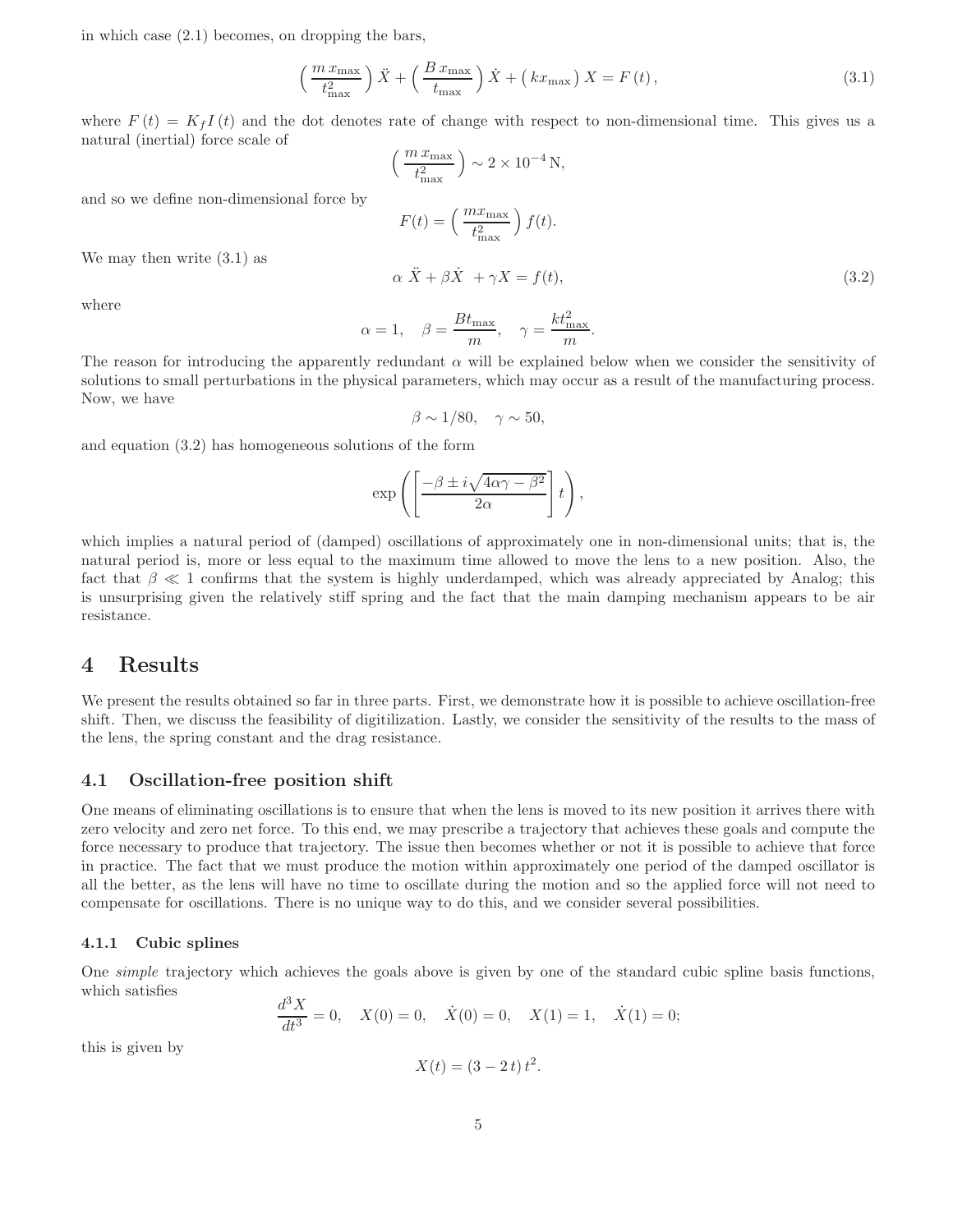

Figure 5: Prescribed cubic-spline displacement  $X(t)$  and the sensitivities  $\frac{\partial X(t)}{\partial \alpha}$ ,  $\frac{\partial X(t)}{\partial \beta}$  and  $\frac{\partial X(t)}{\partial \gamma}$  for the parameters given in Table 1.

and illustrated in Fig. 5. Substituting this into (3.2) gives a required force of

$$
f(t) = 6 - \frac{477}{40}t + \frac{5997}{40}t^{2} - 100t^{3},
$$

which is illustrated in Fig. 6.

There is, however, a problem here: the magnetic force  $f(t)$  will not balance the spring force at  $t = 1$  and so there will be a residual force pulling the lens from  $X = 1$  back to  $X = 0$ . This will induce oscillations.

#### 4.1.2 Quintic splines

There is, however, a simple way to avoid oscillations, which involves using higher order splines. For example, we can change the trajectory to a quintic that satisfies

$$
\frac{d^6X}{dt^6} = 0,\t\t(4.1)
$$

subject to the boundary conditions

$$
X(0) = 0, \quad \dot{X}(0) = 0, \quad \ddot{X}(0) = 0,
$$
  
\n
$$
X(1) = 1, \quad \dot{X}(1) = 0, \quad \ddot{X}(1) = 0.
$$
\n(4.2)

An example of this is shown in Fig. 7 which indicates  $X(t)$  to be suitably behaved at  $t = 1$  and beyond.

Nevertheless, as we shall see in Section 4.3, problems will still arise if there are any errors in the parameters: there will be oscillations in  $x(t)$ , particularly if the errors are in the mass or spring stiffness.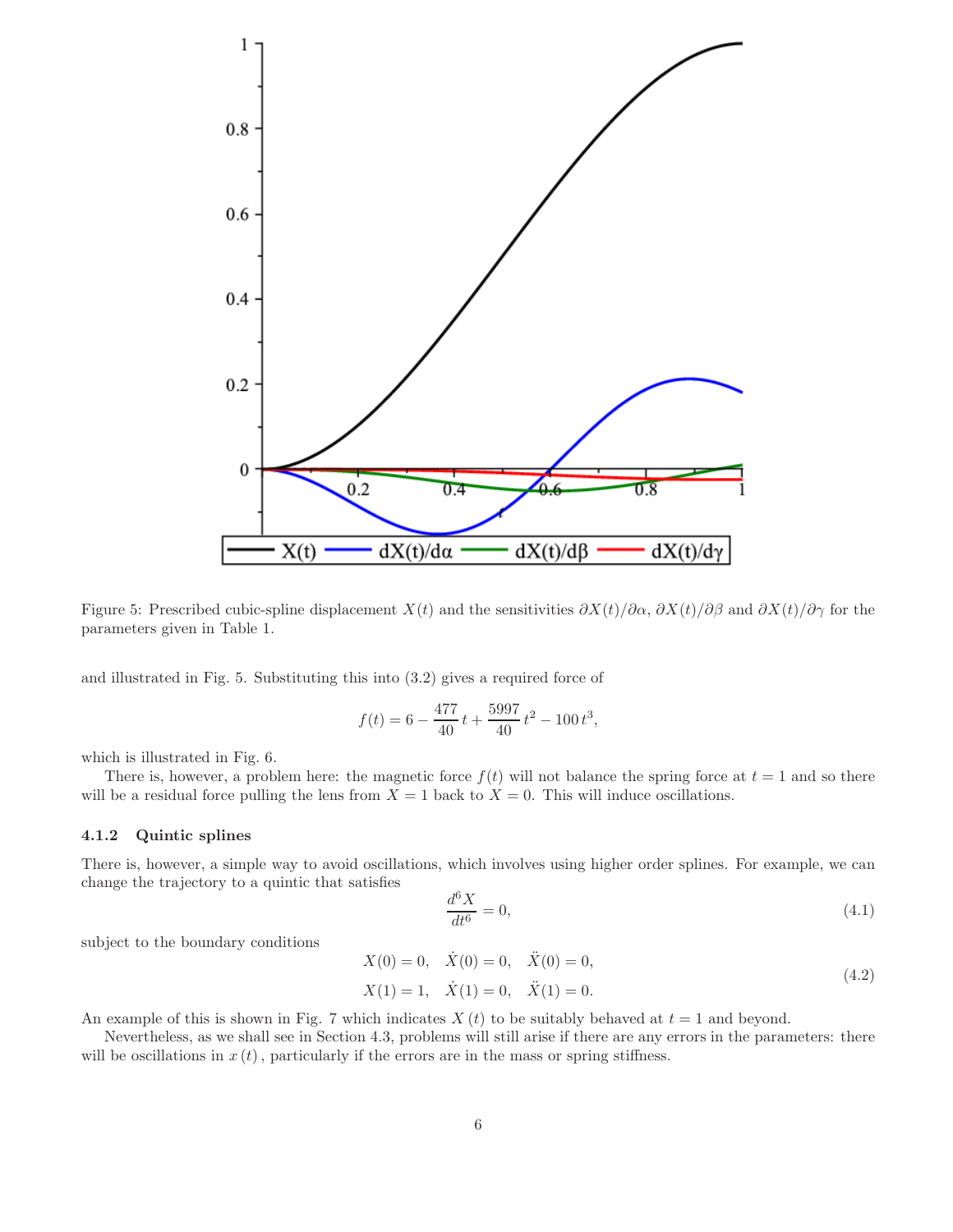

Figure 6: Non-dimensional force,  $f(t)$ , required to produce the cubic-spline trajectory shown in Figure 5, given the parameters in Table 1.

#### 4.1.3 Hill functions

An alternative to splines are the *Hill functions*,  $X_{A,T}^{(n)}$ , given by

$$
X_{A,T}^{(n)}(t) = \frac{At^n}{t^n + T}
$$

where A, n and T are constants. Typically,  $n = 2$  or 3, and this will be sufficient to ensure that the initial conditions (2.3) are satisfied. These functions are shown in Fig. 8 and have a limiting value for  $t \to \infty$  which is simply the constant  $A$ , whereas  $T$  is a measure of the point in time when the curve has maximal curvature and begins to approach the asymptote.

Fig. 9 shows, in the same plot, the solution  $x(t)$  and the required forcing  $f(t)$ , which here has been normalized for convenience. One feature that is evident here, which was not evident when using splines, is that  $f(t)$  mirrors  $x(t)$  for larger values of  $T$ , but not as  $T$  decreases: for example, in the third plot of Fig. 9 has a local maximum and minimum before reaching its asymptotic value.

#### 4.2 Digitalization

The results above assume that the forcing current and the displacement are both continuous functions of time; in reality, however, it is not possible to apply a continuously varying force - it has to be applied in discrete steps. Since Analog's CPU runs at 20 MHz, there should be no problem with digitalization in time, although the fact that the current will need to change in discrete steps may lead to concern: a digitalized profile current profile might to lead to a vastly different displacement profile, as compared to that given by a continuous current profile. Fortunately, however, there should not be too much difference, essentially because the system is linear; hence, small changes to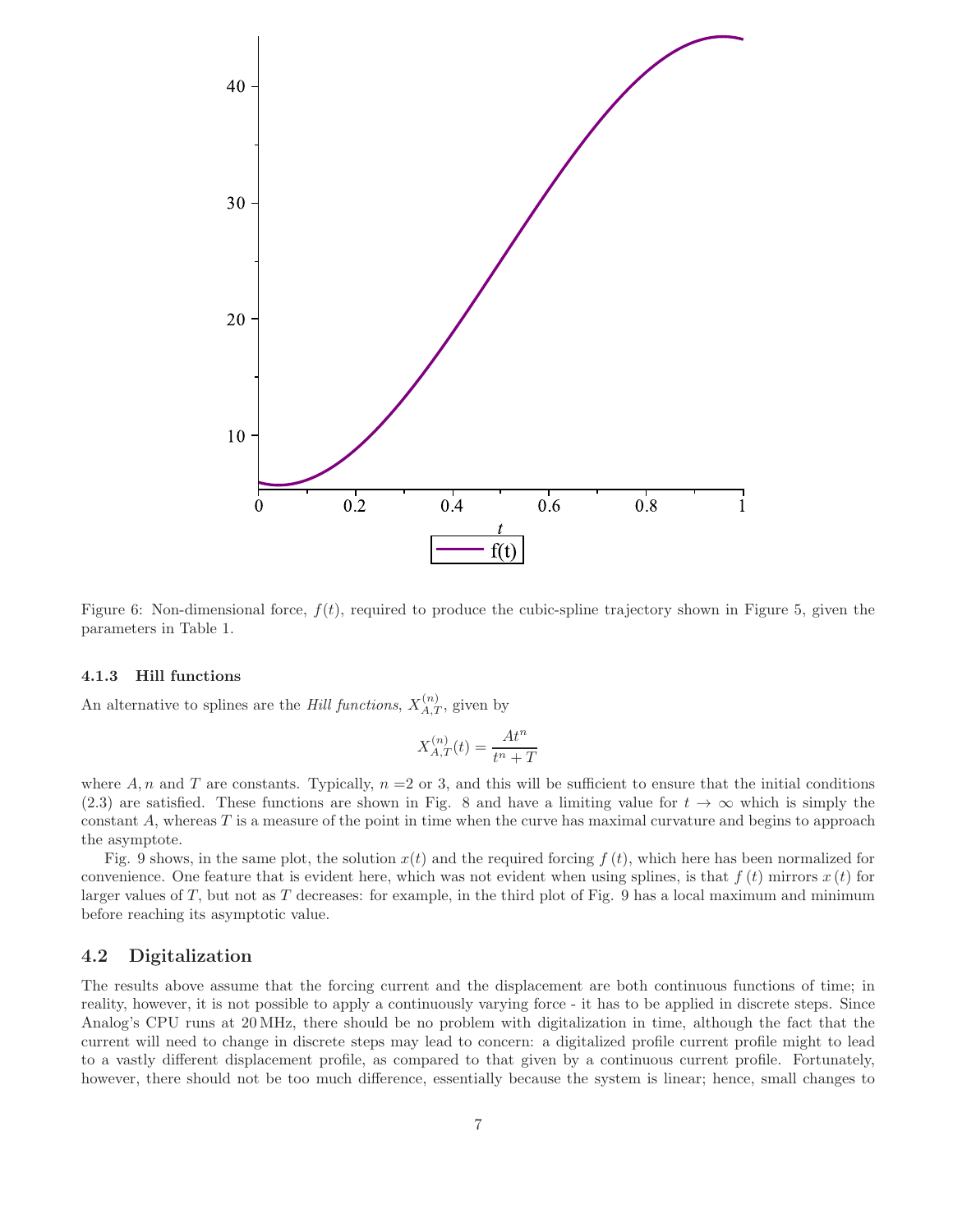

Figure 7: Quintic spline

 $f(t)$  will produce small changes to  $X(t)$  - a result that can be proved formally using a theorem on the continuous dependence on parameters (essentially Gronwall's inequality). An example of this is shown Fig. 10, which uses the forcing function in the third plot in Fig. 9 to attempt to recreate the displacement in that plot. Fig. 10 shows that, although not quite as smooth as the solution to a smooth force, the solution retains the qualitative features.

#### 4.3 Sensitivities

If we proceed with the idea of prescribing a trajectory and computing the necessary force, then the computed force will depend on the values of  $\alpha$ ,  $\beta$  and  $\gamma$  above. If all lens mechanisms have *exactly* the same mass, resistance and spring constants, then it should work more or less perfectly, assuming the necessary force can be achieved. If, however, there are slight variations in any of these parameters, then the actual trajectory will be different from the intended trajectory and it is important to know how sensitive the actual trajectory will be to small variations in these parameters.

In non-dimensional variables, this amounts to computing the sensitivities

$$
u = \frac{\partial X(t)}{\partial \alpha}
$$
,  $v = \frac{\partial X(t)}{\partial \beta}$ ,  $w = \frac{\partial X(t)}{\partial \gamma}$ .

If these are large, then small variations in the manufacturing process will result in large changes in the achieved trajectories and the proposed method will be effectively useless.

In what follows we may assume that  $f(t)$  has been computed using a reference system, and is therefore simply a prescribed function of time; manufacturing variation in any particular lens mechanism will not change it. If we differentiate (3.2) with respect to  $\alpha$ , we find that  $u = \partial X/\partial \alpha$  satisfies the problem

$$
\alpha \ddot{u} + \beta \dot{u} + \gamma u = -\ddot{X}, \quad u(0) = 0, \quad \dot{u}(0) = 0.
$$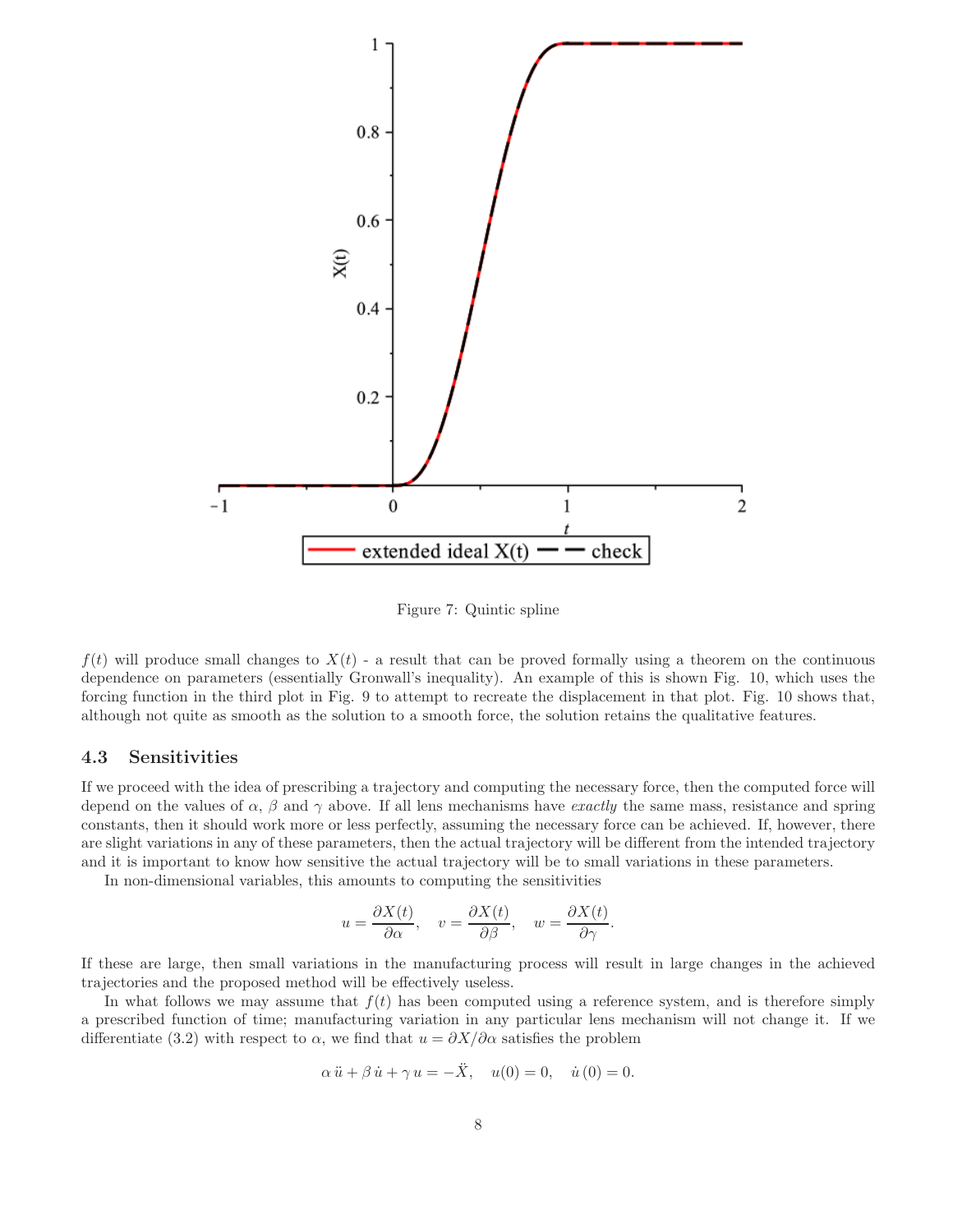

Figure 8: Hill functions for  $n = 3$ . The parameter A gives the asymptotic value, and T is a measure of the t value for which the curve begins to approach the asymptotic value. Shown are, for  $A = 1$ , curves with  $T = 0.1, 0.2, 1.0$  and 2.0.

As we are concerned with small variations in  $\alpha$ ,  $\beta$  and  $\gamma$  about their reference values, we may assume that these parameters correspond to the "reference" values used to determine  $f(t)$  and that  $X(t)$  corresponds to the prescribed trajectory. This problem is essentially the same as solving  $(3.2)$ , for  $X(t)$ , with  $f(t)$  set to  $-X(t)$ . The actual trajectory (assuming  $\beta$  and  $\gamma$  take their exact reference values) will be approximately

$$
X(t) + u(t) \,\delta\alpha,
$$

where again  $X(t)$  is the desired trajectory and  $\delta \alpha$  is the small variation in non-dimensional mass.

Similarly, the sensitivity of the actual trajectory to small variations in  $\beta$  may be determined using  $v = \partial X/\partial \beta$ . which may be obtained by solving the problem

$$
\alpha \ddot{v} + \beta \dot{v} + \gamma v = -\dot{X}, \quad v(0) = 0, \quad \dot{v}(0) = 0,
$$

and the sensitivity to small variations in  $\gamma$  is determined by  $w = \partial X/\partial \gamma$ ;

$$
\alpha \ddot{w} + \beta \dot{w} + \gamma w = -X, \quad w(0) = 0, \quad \dot{w}(0) = 0.
$$

Note that with the cubic spline basis function for  $X(t)$  given earlier, it is a simple matter to deduce that  $v = \dot{w}$  and  $u = \ddot{w}$ . In addition to showing the cubic-spline trajectory  $X(t)$ , Fig. 5 also shows the sensitivities  $u(t)$ ,  $v(t)$  and  $w(t)$ . These sensitivities appear to be reasonable, although it is difficult to be certain without knowing the manufacturing tolerances for  $m, B$  and  $k$ ; the force required to produce this reference trajectory, given the parameters in Table 1, has already been shown in Fig. 6. The trajectory which is achieved if this force is applied to a system with slightly perturbed (by about  $\pm 10\%$ ) parameters is shown in Fig. 11 and is consistent with the sensitivities shown in Fig. 5.

Lastly, in Figs. 12-15,we show how the quintic-spline trajectory is affected by variations in the model parameters. Evident here, and as mentioned earlier, is the fact that, even though Fig. 7 showed that it was possible to achieve oscillation-free displacement with quintic splines, variations of as little as 5% in the model parameters can lead to sizeable oscillations in the displacement as it approaches a steady state.

### 5 Conclusion

This report has considered an electromechanical model for the operation of a voice coil motor in a mobile phone camera, with the aim of optimizing how a lens can be moved to a desired focusing motion; only the mechanical part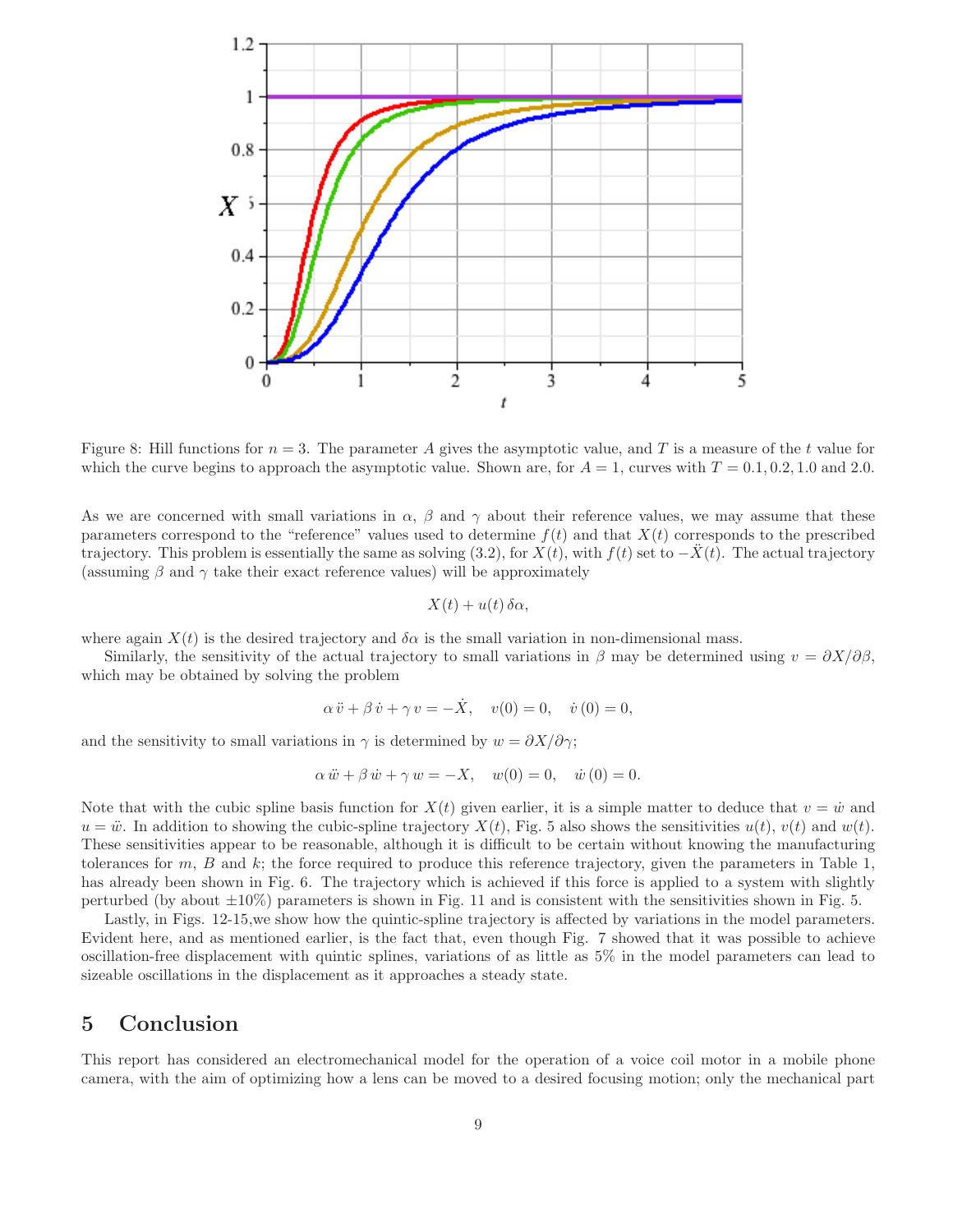of the model was considered in any great depth, however. Although we have developed a methodology for optimizing lens shift, there is some concern about the model parameters that were at our disposal. Central to the model is the value of the estimated magnetic force constant,  $K_f$ : its value determines how far it is actually possible to move thelens, but it appears that, from the value given, it would not be possible to shift the lens through the displacements desired. Furthermore, experiments at Analog have also estimated the value of the back EMF constant,  $K_g$ , to be roughly five times greater than  $K_f$ , even though we have presented two theoretical arguments, in Appendices A and B, that show that  $K_f = K_g$ ; these conclusions are supported by readily-available data for voice coil motors (e.g. see http://www.pwr-con.com/). It will therefore be necessary to understand exactly how Analog are determining these constants, as they are central to any future modelling effort.

This report did not tackle the so-called non-linear problem. The only way that it is possible to detect when the magnetic current overcomes the pre-stress in the spring is via the back EMF induced when the lens starts moving. Whilst it is difficult to give a sensible suggestion for this, one possibility could be to compute the onset of the non-linear region while doing an initial focus by looking for the discontinuity in the slope of the voltage versus current curve. Ideally, this should be done without using numerical differentiation, as this is a notoriously unstable process.

### Acknowledgments

W. T. Lee, E. Murphy and M. Vynnycky acknowledge the support of the Mathematics Applications Consortium for Science and Industry (www.macsi.ul.ie) funded by the Science Foundation Ireland Mathematics Initiative Grant 06/MI/005.

## Appendix A: Energy equation

Multiplying the momentum equation (2.1) by  $\dot{x}$ , the circuit equation (2.2) by I, and adding leads to the equation

$$
\underbrace{IV}_{\text{supplied power}} = \underbrace{I^2R + B\dot{x}^2}_{\text{dissipation}} + \underbrace{\frac{d}{dt}\left(\frac{1}{2}m\dot{x}^2 + \frac{1}{2}kx^2 + \frac{1}{2}LI^2\right)}_{\text{rate of change of stored energy}} + (K_g - K_f)I\dot{x}.\tag{A1}
$$

The  $K_f$  and  $K_g$  terms are responsible for the conversion of magnetic energy into kinetic energy and vice versa, a process that must leave the total energy unchanged. The last term involving  $K_q - K_f$  is therefore spurious, and we require  $K_g = K_f$ . The two coefficients are commonly quoted in units of N/A for  $K_f$ , and Vs/m for  $K_g$ , but these two apparently different units are identical because  $V= W/A$ .

Equation (A1) then becomes the expected energy equation that relates the change in the system's stored energy to the power IR supplied in the circuit, and to the dissipation through mechanical friction and Ohmic heating. The stored energy comprises kinetic, elastic, and magnetic contributions.

## Appendix B: Determining  $K_f$  and  $K_g$  from Maxwell's equations

Following Ampère, we model the permanent magnets as a set  $\mathcal P$  of loops through which a current J flows. The supplied current I flows through the coil  $\mathcal C$ . Ampère's force law gives the magnetic force exerted by the current-carrying loop C on the currents flowing in the permanent magnet  $P$ . Using page 178 of [3], this force is

$$
\mathbf{F} = \frac{\mu_0}{4\pi} \oint_{\mathcal{P}} \oint_{\mathcal{C}} \frac{\mathbf{r} - \mathbf{p}}{|\mathbf{r} - \mathbf{p}|^3} d\mathbf{r} \cdot d\mathbf{p},\tag{B1}
$$

where  $\mu_0$  is the magnetic permeability, dr and dp are infinitesimal line elements on the curves C and P, respectively. The axial component  $\mathbf{F} \cdot \hat{\mathbf{x}}$  is thus related to the current I by

$$
\mathbf{F} \cdot \hat{\mathbf{x}} = K_f I,\tag{B2}
$$

where

$$
K_f = \frac{\mu_0}{4\pi} \oint_{\mathcal{P}} \oint_{\mathcal{C}} \hat{\mathbf{x}} \cdot \frac{\mathbf{r} - \mathbf{p}}{|\mathbf{r} - \mathbf{p}|^3} d\mathbf{r} \cdot d\mathbf{p}.
$$
 (B3)

Meanwhile, the back EMF is determined by integrating Faraday's law,

$$
\frac{\partial \mathbf{B}}{\partial t} + \nabla \times \mathbf{E} = 0,\tag{B4}
$$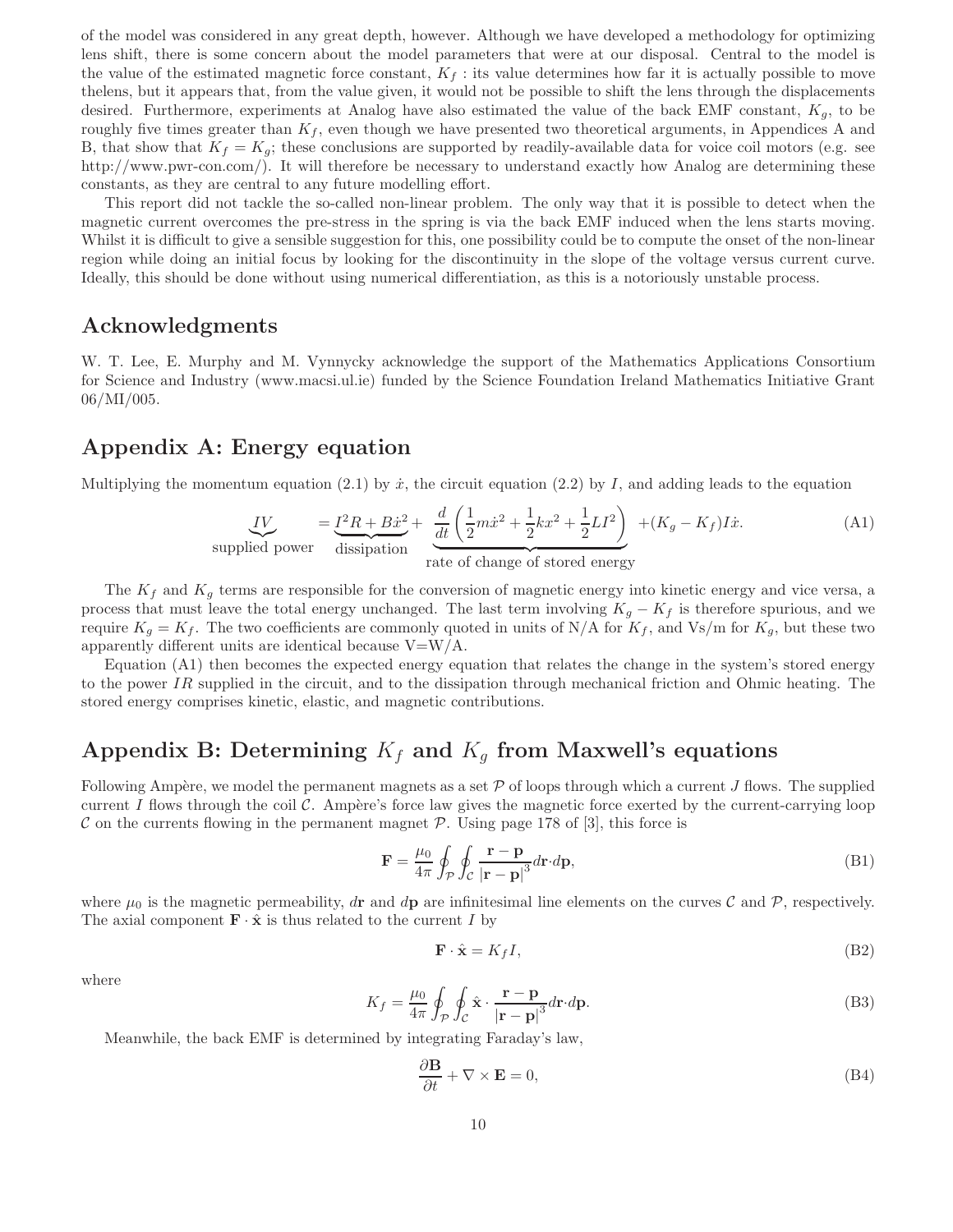around the coils C. Writing  $\mathbf{B} = \nabla \times \mathbf{A}$  using a vector potential **A**, the back EMF is given by

$$
\Phi = \oint_{\mathcal{C}} \mathbf{E} \cdot d\mathbf{r} = -\frac{d}{dt} \oint_{\mathcal{C}} \mathbf{A} \cdot d\mathbf{r},
$$

The time derivative of the integral of  $\bf{A}$  around the material curve C undergoing rigid-body motion with velocity U is, using page 133 of [1],

$$
\Phi = -\oint_{\mathcal{C}} \left( \frac{\partial}{\partial t} + \mathbf{U} \cdot \nabla \right) \mathbf{A} \cdot d\mathbf{r}.
$$

Combining these expressions, the back EMF generated solely by a rigid-body motion,  $U = U\hat{x}$ , of the magnets relative to the coil in the axial direction is

$$
\Phi = -\frac{\mu_0 J}{4\pi} \frac{d}{dt} \oint_C \oint_{\mathcal{P}} \frac{1}{|\mathbf{r} - \mathbf{p}|} d\mathbf{p} \cdot d\mathbf{r}
$$
\n
$$
= -\frac{\mu_0 J}{4\pi} \oint_C \oint_{\mathcal{P}} U \hat{\mathbf{x}} \cdot \nabla_{\mathbf{r}} \left( \frac{1}{|\mathbf{r} - \mathbf{p}|} \right) d\mathbf{p} \cdot d\mathbf{r}
$$
\n
$$
= \frac{\mu_0 U J}{4\pi} \hat{\mathbf{x}} \cdot \oint_C \oint_{\mathcal{P}} \frac{\mathbf{r} - \mathbf{p}}{|\mathbf{r} - \mathbf{p}|^3} d\mathbf{p} \cdot d\mathbf{r}
$$
\n
$$
= K_g U. \tag{B5}
$$

Comparing (B2) and (B5), we see that the coefficients  $K_f$  and  $K_g$  in the relations  $\mathbf{F} \cdot \hat{\mathbf{x}} = K_f I$  and  $\Phi = K_g U$  are defined by the same double integral, and are therefore equal, as was concluded in Appendix A.

## References

- [1] G. K. Batchelor. An Introduction to Fluid Dynamics. Cambridge University Press, Cambridge, 1967.
- [2] J. D. Hsu, C. L. Tsai, and Y. Y. Tzou. Design and implementation of a voice-coil motor servo control ic for auto-focus mobile camera applications. In Proceedings of 2007 IEEE 38th Annual Power Electronics Specialists Conference, Florida, USA, pages 1357–1362, June 2007.
- [3] J. D. Jackson. Classical Electrodynamics. Wiley, New York, 3rd edition, 1999.
- [4] S.-K. Lin, T.-C. Lee, and C.-L. Tsai. Application of sliding mode control to friction compensation of a mini voice coil motor. In ?, pages 203–218. InTech Open Access.
- [5] S. K. Lin, C. M. Wang, and S. J.Wang. Design and implementation of anti-handshaking position control for a voice coil motor. J. Appl. Phys., 103:Art. No. 07F128, 2008.
- [6] S. K. Lin, C. M. Wang, and S. J. Wang. Design of a voice coil motor used in the focusing system of a digital video camera. IEEE Transactions on Magnetics, 41:3979–3981, 2005.
- [7] C.-L. Tsai, T.-C. Lee, and S.-K. Lin. Friction compensation of a mini voice coil motor by sliding mode control. In IEEE International Symposium on Industrial Electronics 2009,Seoul, Korea, pages 609–614, 5-8 July 2009.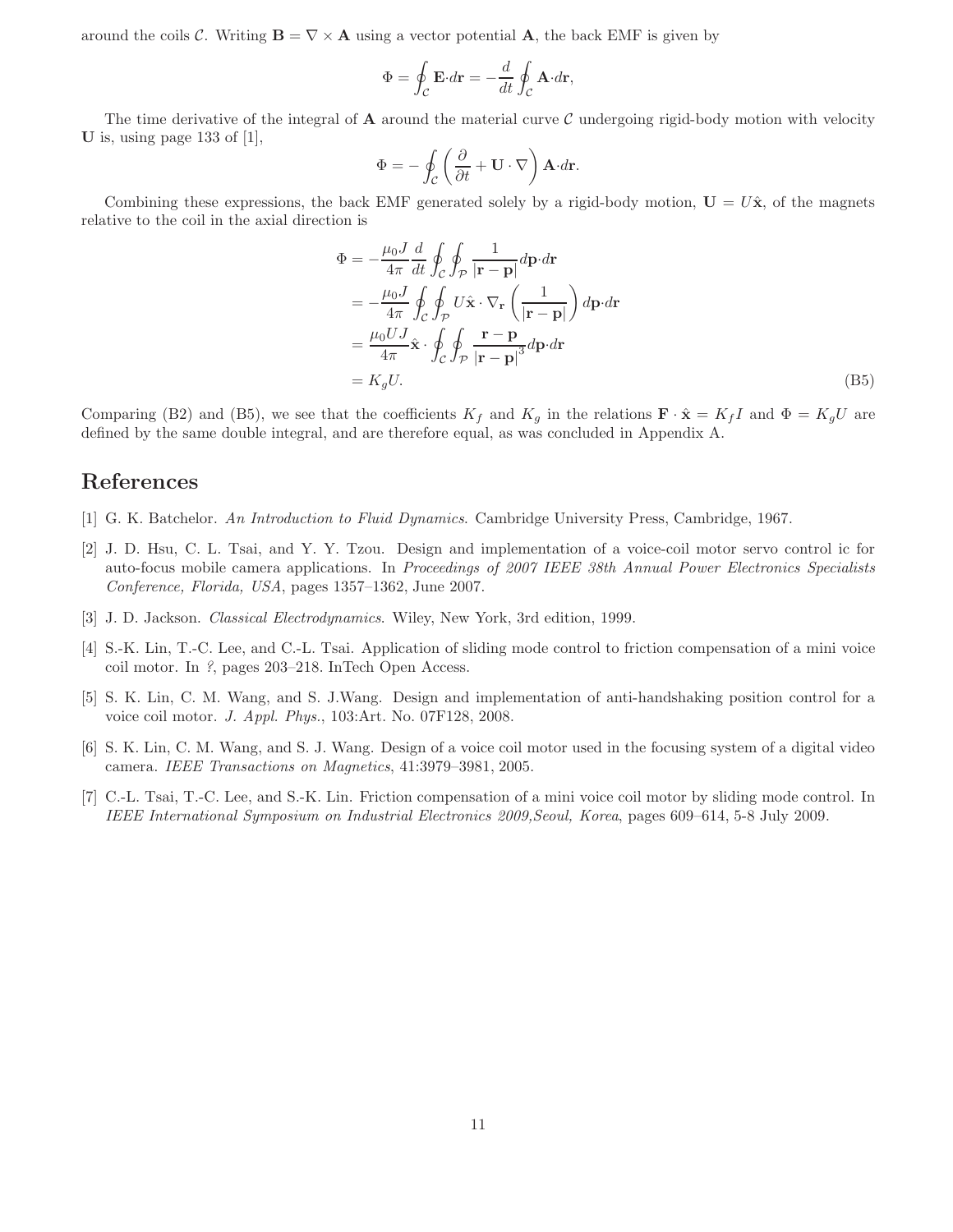

Figure 9: Time evolution of three solutions to  $(3.2)$ . The curves are for  $X(t)$ , and the green curves are for normalized  $f\left(t\right)$  .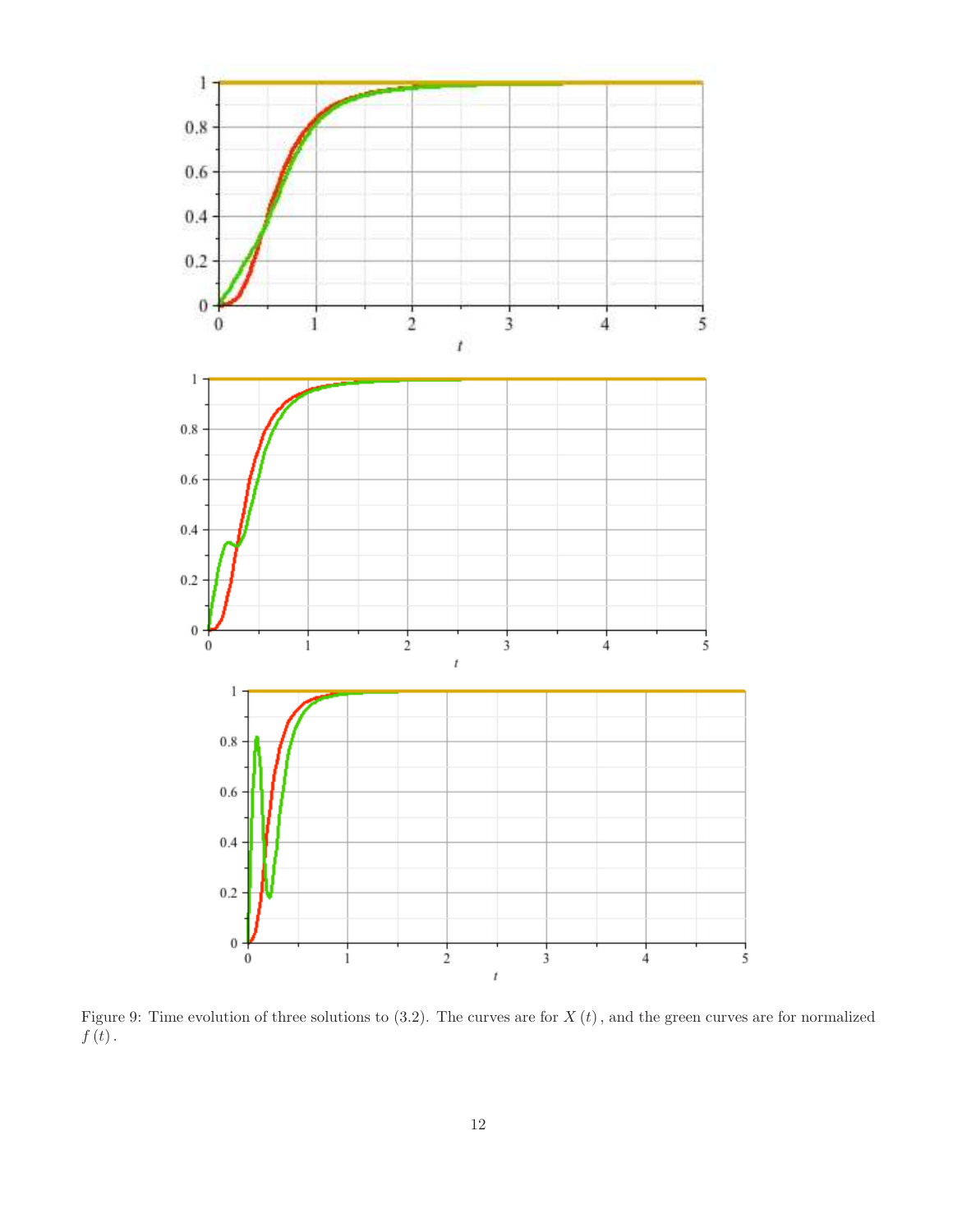

Figure 10: Time evolution of the displacement when using the digitalized form of the force from the third plot in Fig. 9 to find the solution to equation (3.2)



Figure 11: Comparison of the cubic-spline trajectory and the trajectory achieved if the non-dimensional force,  $f(t)$ , shown in Figure 6 is applied to (3.2) with perturbed values  $\hat{\alpha} = 1.1 \alpha$ ,  $\hat{\beta} = 0.9 \beta$  and  $\hat{\gamma} = 1.1 \gamma$ .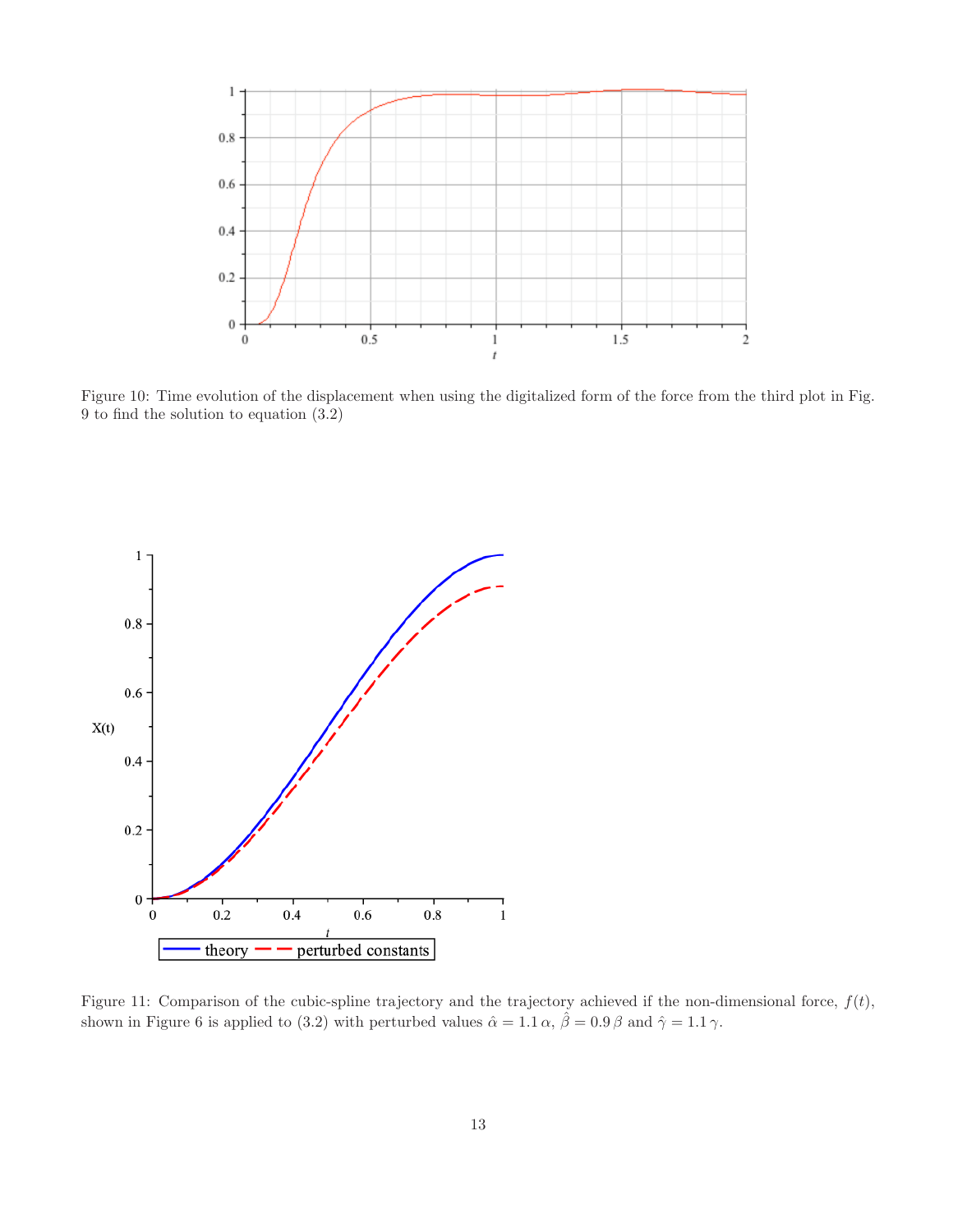

Figure 12: Comparison of the quintic-spline trajectory and the trajectory achieved if the non-dimensional force,  $f(t)$ , shown in Figure 6 is applied to equation (3.2) with the perturbed values  $\hat{\alpha} = 1.05 \alpha$ .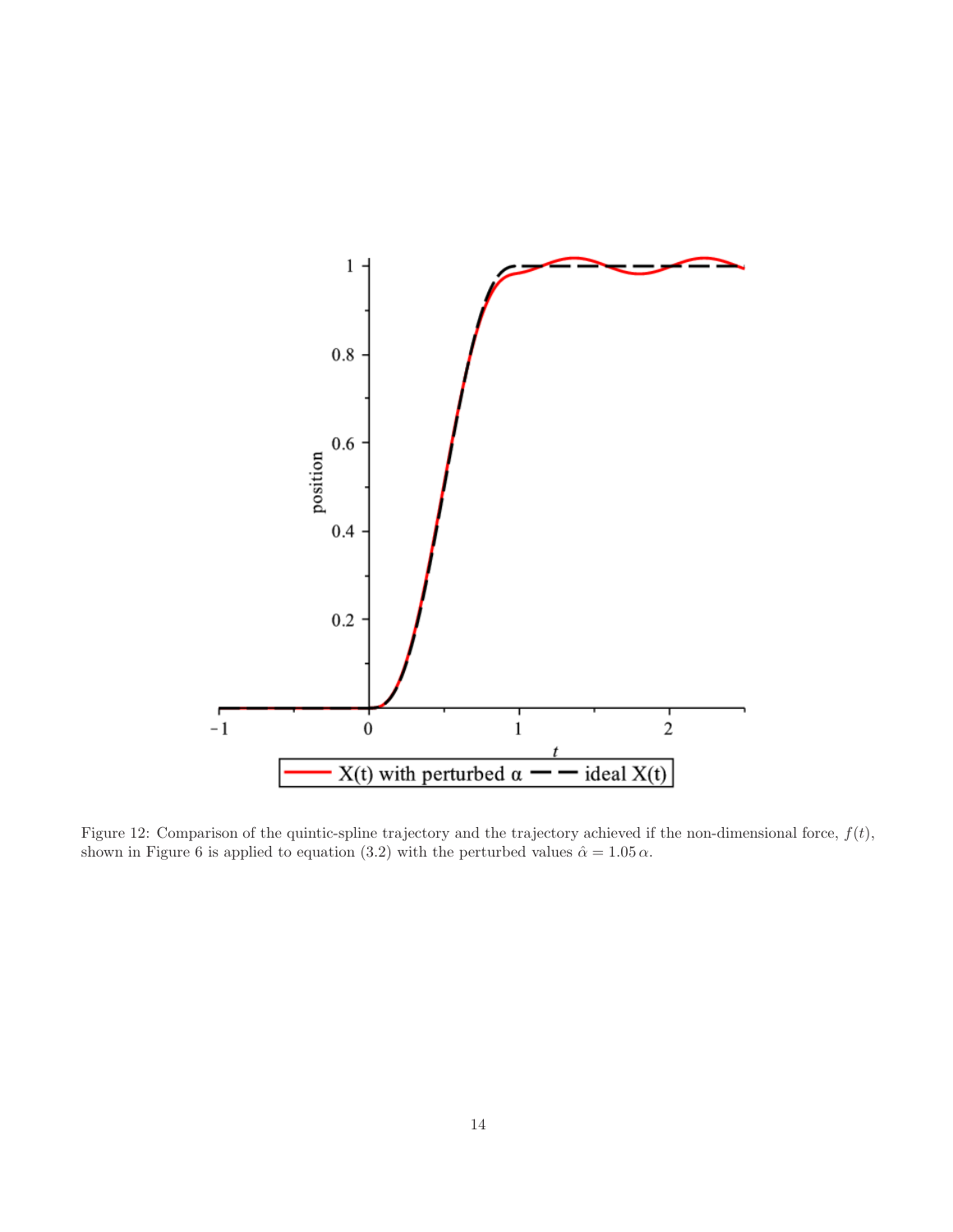

Figure 13: Comparison of the quintic-spline trajectory and the trajectory achieved if the non-dimensional force,  $f(t)$ , shown in Figure 6 is applied to equation (3.2) with the perturbed values  $\hat{\gamma} = 1.05 \gamma$ .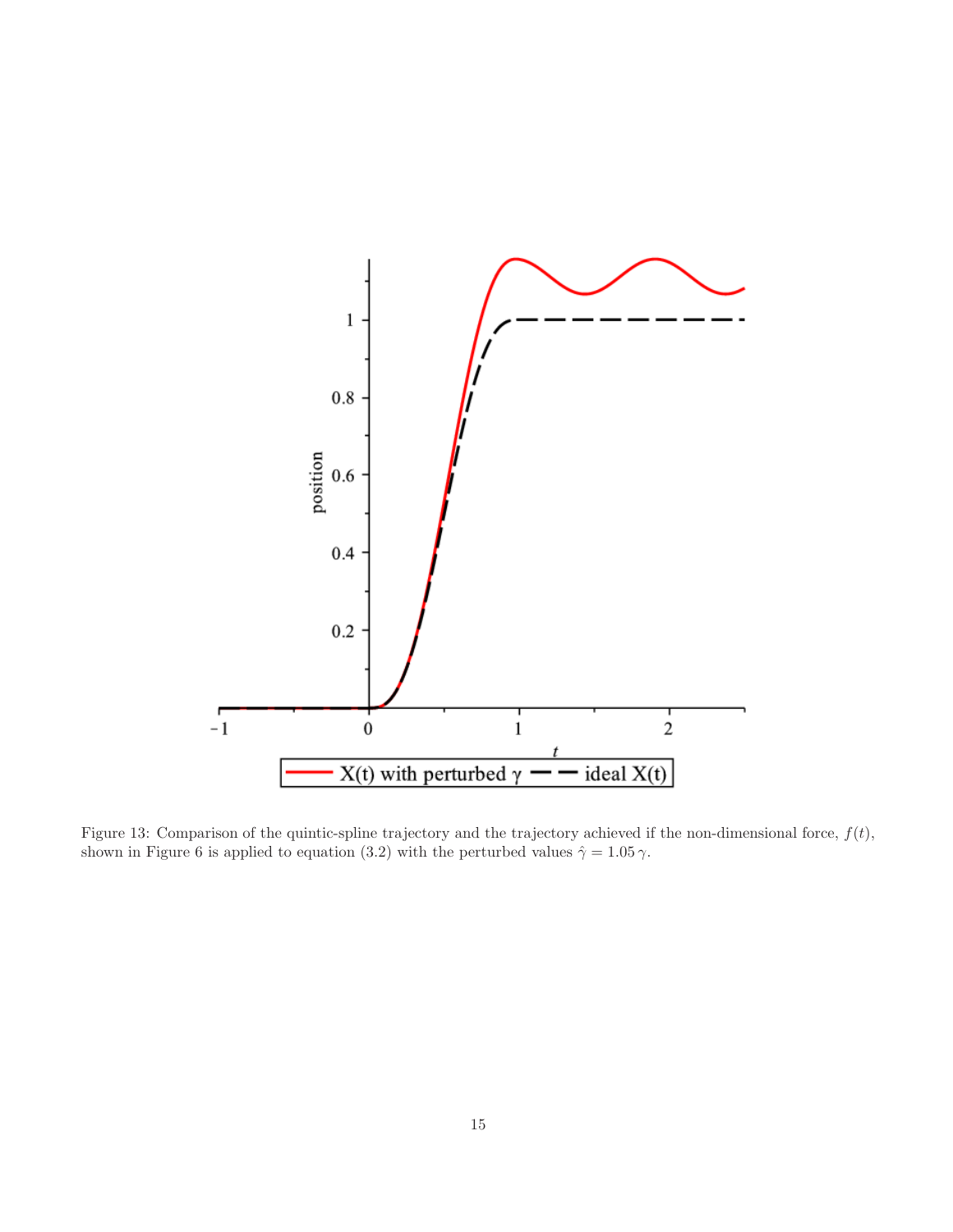

Figure 14: Comparison of the quintic-spline trajectory and the trajectory achieved if the non-dimensional force,  $f(t)$ , shown in Figure 6 is applied to equation (3.2) with the perturbed values  $\hat{\beta} = 1.1 \beta$ .